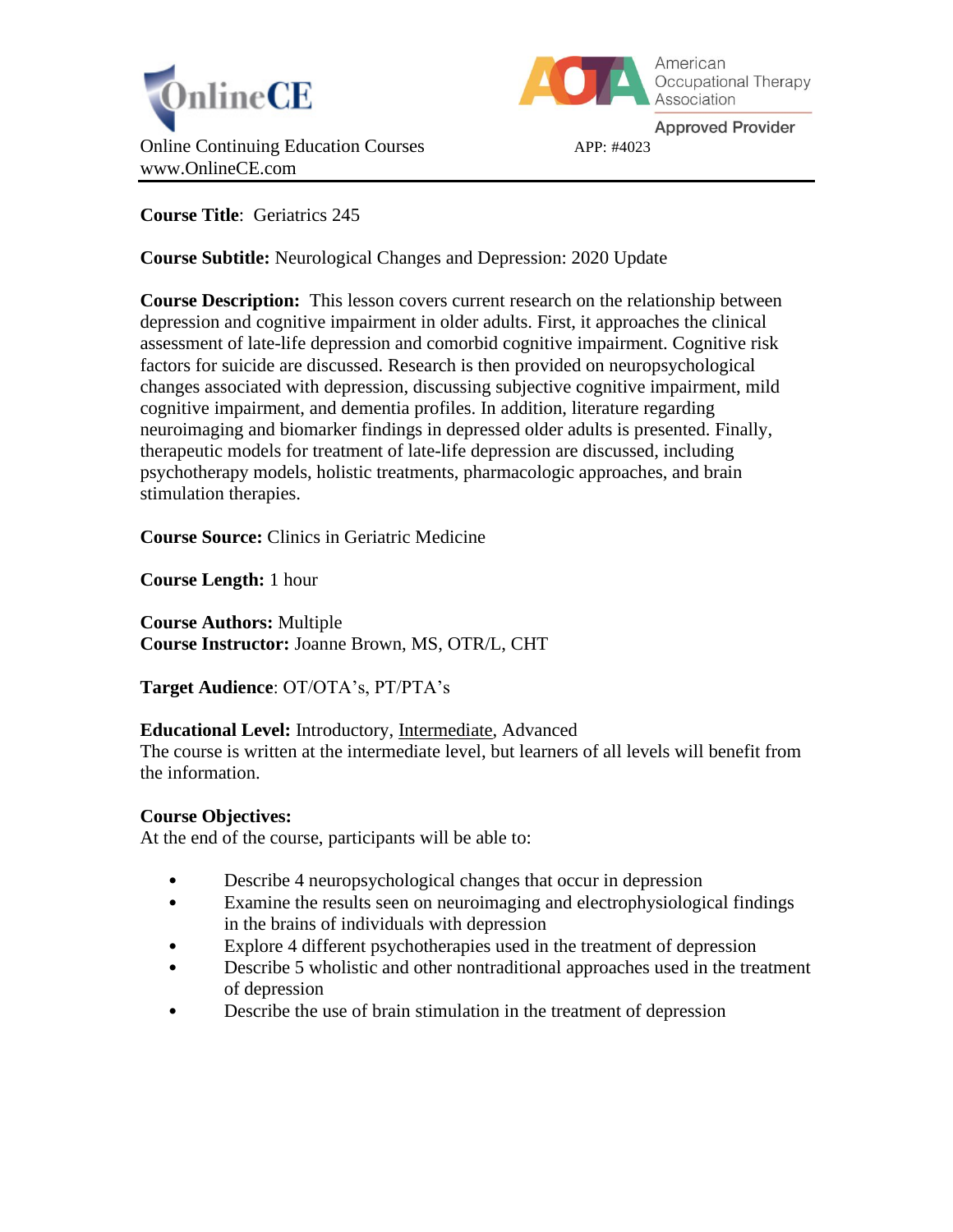# **Outline of Content:**

# **Hour #1**

- [Introduction](https://www.geriatric.theclinics.com/article/S0749-0690(19)30113-2/fulltext#sec2)
	- 1. [Clinical Assessment of Late-Life Depression with Comorbid Cognitive](https://www.geriatric.theclinics.com/article/S0749-0690(19)30113-2/fulltext#sec2.1)  [Impairment](https://www.geriatric.theclinics.com/article/S0749-0690(19)30113-2/fulltext#sec2.1)
	- 2. [Risk Factors](https://www.geriatric.theclinics.com/article/S0749-0690(19)30113-2/fulltext#sec2.2)
- [Suicide and cognition](https://www.geriatric.theclinics.com/article/S0749-0690(19)30113-2/fulltext#sec3)
- [Neuropsychological changes in depression](https://www.geriatric.theclinics.com/article/S0749-0690(19)30113-2/fulltext#sec4)
	- 1. [Cognitive Aging](https://www.geriatric.theclinics.com/article/S0749-0690(19)30113-2/fulltext#sec4.1)
	- 2. [Subjective Cognitive Impairment and Depression](https://www.geriatric.theclinics.com/article/S0749-0690(19)30113-2/fulltext#sec4.2)
	- 3. [Mild Cognitive Impairment and Depression](https://www.geriatric.theclinics.com/article/S0749-0690(19)30113-2/fulltext#sec4.3)
	- 4. [Dementia and Depression](https://www.geriatric.theclinics.com/article/S0749-0690(19)30113-2/fulltext#sec4.4)
- [Biomarkers](https://www.geriatric.theclinics.com/article/S0749-0690(19)30113-2/fulltext#sec5)
	- 1. [APOE, Beta-Amyloid, and Tau](https://www.geriatric.theclinics.com/article/S0749-0690(19)30113-2/fulltext#sec5.1)
	- 2. [Neurotrophins](https://www.geriatric.theclinics.com/article/S0749-0690(19)30113-2/fulltext#sec5.2)
	- 3. [Hippocampal-Pituitary-Adrenal Axis, Insulin](https://www.geriatric.theclinics.com/article/S0749-0690(19)30113-2/fulltext#sec5.3) Pathway, and Inflammation
- [Neuroimaging and electrophysiology](https://www.geriatric.theclinics.com/article/S0749-0690(19)30113-2/fulltext#sec6)
	- 1. [Structural MRI](https://www.geriatric.theclinics.com/article/S0749-0690(19)30113-2/fulltext#sec6.1)
	- 2. [Functional MRI](https://www.geriatric.theclinics.com/article/S0749-0690(19)30113-2/fulltext#sec6.2)
	- 3. [PET Imaging and Florbetapir Imaging](https://www.geriatric.theclinics.com/article/S0749-0690(19)30113-2/fulltext#sec6.3)
	- 4. [Electrophysiology Markers](https://www.geriatric.theclinics.com/article/S0749-0690(19)30113-2/fulltext#sec6.4)
- [Psychotherapies](https://www.geriatric.theclinics.com/article/S0749-0690(19)30113-2/fulltext#sec7)
	- 1. [Cognitive Behavioral Therapy](https://www.geriatric.theclinics.com/article/S0749-0690(19)30113-2/fulltext#sec7.1)
	- 2. [Interpersonal Therapy](https://www.geriatric.theclinics.com/article/S0749-0690(19)30113-2/fulltext#sec7.2)
	- 3. [Problem-Solving Therapy](https://www.geriatric.theclinics.com/article/S0749-0690(19)30113-2/fulltext#sec7.3)
	- 4. [Reminiscence and Life Review Therapy](https://www.geriatric.theclinics.com/article/S0749-0690(19)30113-2/fulltext#sec7.4)
- [Holistic and other nontraditional approaches](https://www.geriatric.theclinics.com/article/S0749-0690(19)30113-2/fulltext#sec8)
	- 1. [Physical Activity and Cognitive Training](https://www.geriatric.theclinics.com/article/S0749-0690(19)30113-2/fulltext#sec8.1)
	- 2. [Technological Interventions](https://www.geriatric.theclinics.com/article/S0749-0690(19)30113-2/fulltext#sec8.2)
	- 3. [Religion and Spirituality](https://www.geriatric.theclinics.com/article/S0749-0690(19)30113-2/fulltext#sec8.3)
	- 4. [Art, Dance, and Music Therapy](https://www.geriatric.theclinics.com/article/S0749-0690(19)30113-2/fulltext#sec8.4)
	- 5. [Ketamine](https://www.geriatric.theclinics.com/article/S0749-0690(19)30113-2/fulltext#sec8.5)